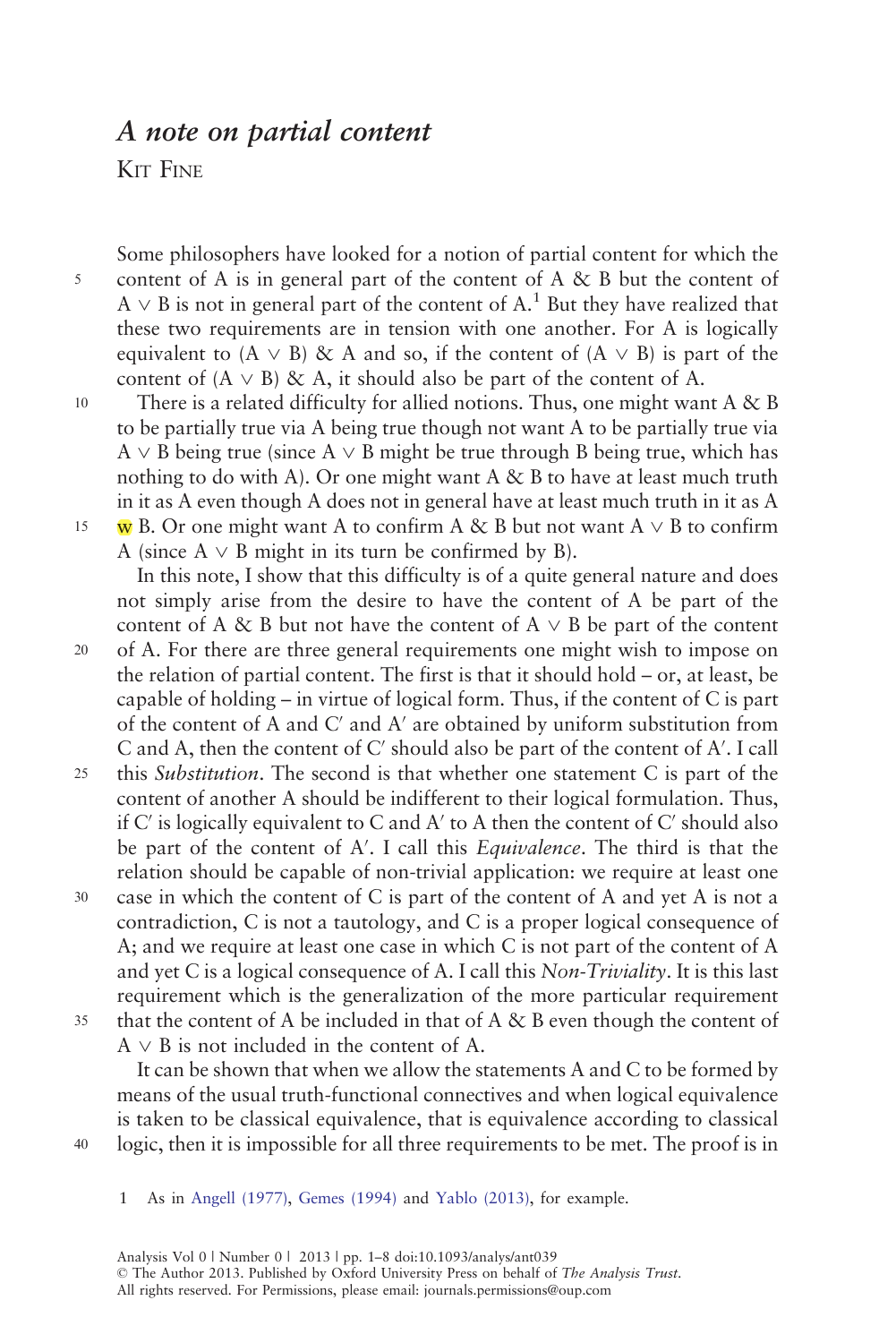the formal appendix and constitutes a generalization of the informal argument whereby the more particular requirements concerning the partial content of A & B and the partial contenthood of  $A \vee B$  are shown to be in conflict. Thus, no notion of partial content or of confirmation or of being rendered partially true  $5 -$  or whatever – can satisfy all three requirements.

There are a number of possible reactions to this result. One is defeatist. It is to give up on the notion of partial content and perhaps also of the related notions of partial truth and confirmation. This is a response of last resort and I, personally, would be loathe to make it. I feel that philosophers are often far <sup>10</sup> too ready to declare a notion incoherent on general theoretical grounds, without any real appreciation of how problematic those grounds might be.

Another possible reaction is to give up Non-Triviality. But the notion of partial content would then largely lose its interest. For presumably, we only want the content of C to be part of the content of A when it is a logical <sup>15</sup> consequence of A. But suppose that there is no case in which the content of C is not part of the content of A and yet C is a logical consequence of A. Partial content and logical consequence would then coincide and so the notion of

partial content would have no independent interest. Suppose now that there

were no cases in which the content of C is part of the content of A and yet A 20 is not a contradiction,  $C$  is not a tautology and  $C$  is a proper logical consequence of A. Then, every case of the content of C being part of the content of A is either one in which A is a contradiction or C is a tautology or A and C are logically equivalent; and so even though partial content and logical consequence need not coincide, there would still be no interesting cases in which <sup>25</sup> the content of C was part of the content of A.

A third reaction is anti-structural. Partial content is not a matter of logical form and so Substitution should be given up. One problem with this response is that it is always possible to guarantee Substitution by stipulation. For suppose, we have a notion of partial content that does not satisfy <sup>30</sup> Substitution. Then, we may define the content of C to be part of the content of A whenever the content of C' is part of the content of A', in the original sense of partial content, for any substitution instances  $C$ , A' of C, A. Partial content is, in effect, partial content in virtue of logical form. And if the notion is redefined in this way, then the response will presumably take the form of <sup>35</sup> rejecting Non-Triviality; there are no non-trivial cases of one statement being

a partial content of another in virtue of logical form.

We have already found reason to object to the rejection of Non-Triviality. But our previous objections no longer apply. For even though the defined up structural notion of partial content may not admit of any interesting cases, <sup>40</sup> the original non-structural notion may. We may allow, for example, that the content of p is part of the content of  $(p \& q)$  for *atomic* statements p and q while denying that the content of  $p \vee q$  is part of the content of  $p^2$ .

2 Gemes [\(1994,](#page-6-0) [1997\)](#page-6-0) and [Yablo \(2013\)](#page-6-0) develop accounts along these lines.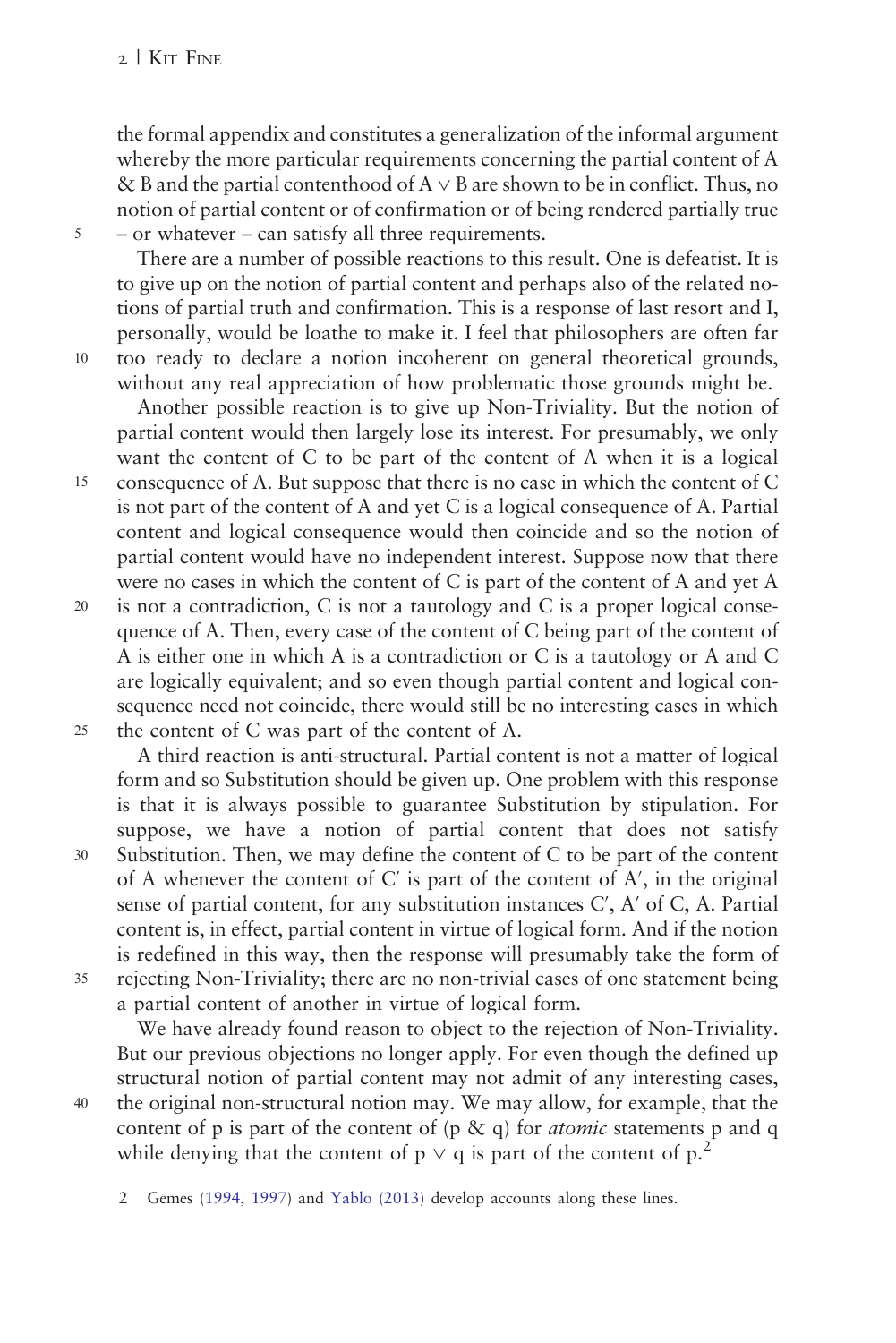The difficulty with this response is to justify the invidious attitude towards atomic and non-atomic statements. Presumably, if the content of p is part of the content of (p & q) then the content of  $\sim p$  is part of the content of  $\sim p$  &  $\sim$ q and the content of (p & q) is part of the content of (p & q)  $\wedge$  r, while the 5 content of  $(p \lor q)$  is not part of the content of  $(p \lor q)$  & p (equivalent to p) and nor is the content of  $\sim$ (p & q) (equivalent to  $\sim$ p  $\vee \sim$ q) part of the content of  $\sim (p \& q) \& \sim p$  (equivalent to  $\sim p$ ). But then why is the principle applicable to the negations of atomic statements and to the conjunctions of atomic statements and yet not to the disjunction of atomic statements or even <sup>10</sup> to the negations of their conjunction? What is it that we lose in forming a

disjunction or a negation of a conjunction that we do not lose in forming a conjunction or a simple negation? Presumably, the principle that the content of A is part of the content of A &

B will only be true, in general, when the content of A and of B is not 'disjunct-<sup>15</sup> ive' and the content of  $\sim$ A will only be non-disjunctive, in general, when the content of A is not 'conjunctive'; and so it is only because we take the content of the atomic statements to be neither conjunctive nor disjunctive that we can allow A to be part of the content of A & B when A and B are atomic statements or their negations or the conjunctions of atomic statements or their negations <sup>20</sup> but not when A and B are the negations of such conjunctions.

This line of defence therefore requires that we distinguish between conjunctive and disjunctive statements, not at the level of language, but at the level of content. I do not want to say that this cannot be done but it raises severe problems and calls for much more in the way of argument than is <sup>25</sup> generally acknowledged.

A more modest form of response along these lines is to hold that there are no non-trivial cases of partial content that hold in virtue of logical form (as with p being part of the content of p  $\&$  q) but still to allow that there may be non-trivial cases that hold in virtue of 'meaning', as with 'his arm went up' <sup>30</sup> being part of the content of 'he raised his arm'. Part of the problem with this response is that we lose the examples that originally helped motivate the concept of partial content. We wanted to say that the content of A was in general part of the content of A & B but that the content of A  $\vee$  B was not in general part of the content of A. But what now becomes of this motivating <sup>35</sup> idea? This response may not be defeatist; but it is hard to see why someone

who makes it should not be defeatist.

A final reaction is anti-classical. We give up the assumption that partial content is preserved under logical equivalence. This assumption has usually been regarded as inviolable. For surely partial content is a matter of truth-<sup>40</sup> conditional content; and surely the truth-conditional content of logical equivalents is the same. I myself think that this objection can be answered, since there is a perfectly natural (perhaps more natural) conception of truth-conditional content under which the truth-conditional content of classical equivalents may not be the same (as argued towards the end of [Fine 2012\)](#page-6-0).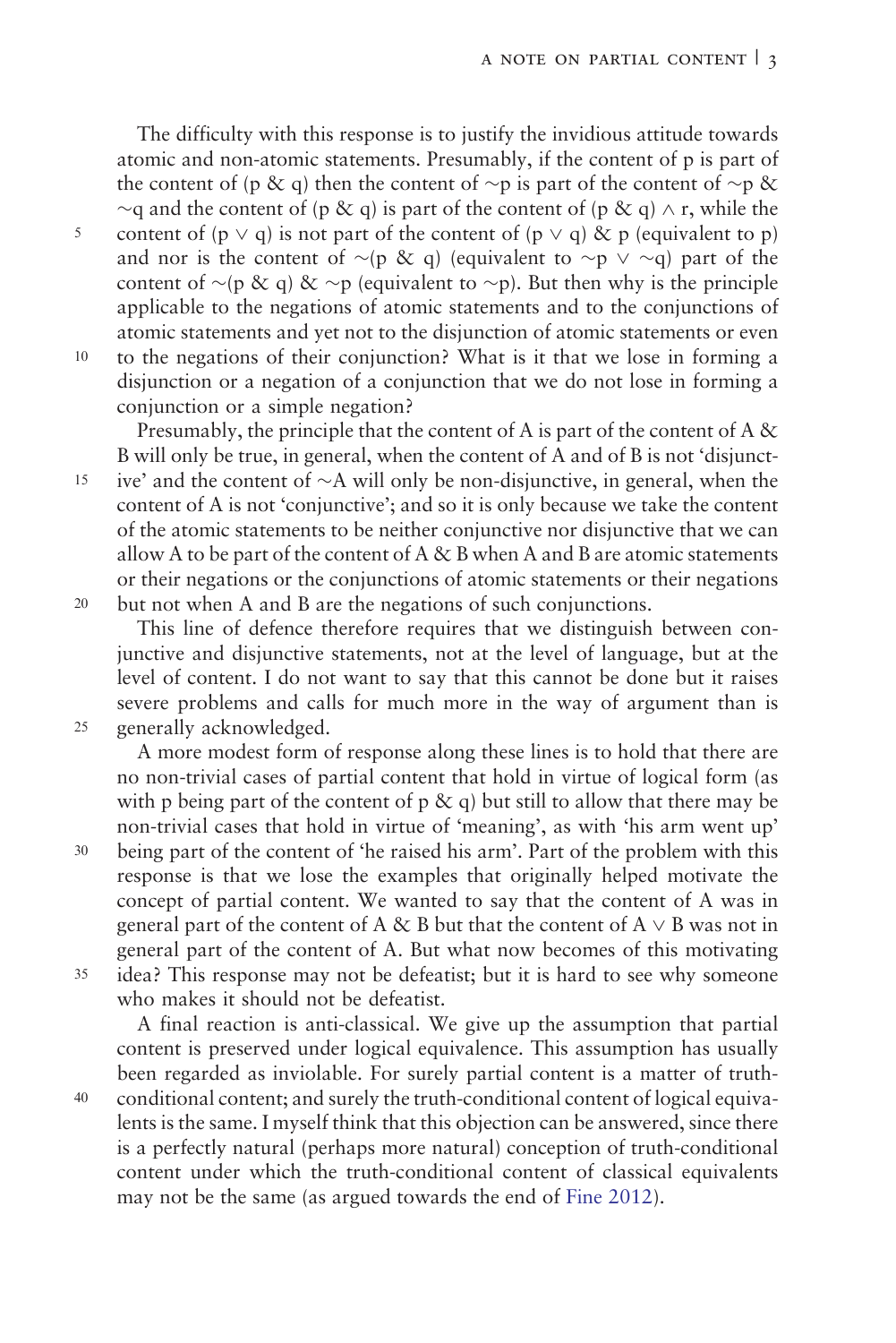But rather than pursuing this line of argument here, let me mention another, more speculative, consideration in favour of the anti-classical response. The judgement that partial content should be preserved under logical equivalence is highly theoretical and derives from adopting a classical con-5 ception of content. On the other hand, the judgements that the content of A is part of the content of A & B and that the content of  $A \vee B$  is not in general part of the content of A are highly intuitive and are not based on any particular idea of what the content of A & B or of A  $\vee$  B should be taken to be. Given a conflict between the theoretical and the intuitive judgements, <sup>10</sup> there is something to be said for going with the intuitive judgements, which are much more likely to lead us to the essential idea of partial content without the disturbance which results from accepting a particular conception of what the content must be. I believe that, once this strategy is pursued,

it will lead to a notion of partial content that is subject to Substitution though <sup>15</sup> not to Equivalence and the more classical notion of partial content can then be seen to emerge from the attempt to impose a classical conception of content upon a notion that is more naturally understood against the background of a non-classical conception.

## 1. Formal appendix

<sup>20</sup> Let L be the language of truth-functional logic. We use j- for classical (truthfunctional) consequence and  $-$  for classical equivalence. A formula is said to be contingent if both it and its negation are satisfiable. S is said to be a state description in the sentence letters  $p_1, p_2, \ldots, p_n, n \ge 0$ , if it is of the form  $q_1 \& q_2 \& \ldots \& q_n$ , where each  $q_i$ , for  $i = 1, 2, \ldots, n$ , is either  $p_i$  or  $\sim p_i$ .

25 We take  $>$  (partial content) to be a relation on the formulas of L and consider the following rules on >:

| Equivalence    | (L) $\frac{A > C A -  A' }{A' > C}$ (R) $\frac{A > C C -  C' }{A' > C}$ |
|----------------|-------------------------------------------------------------------------|
| Substitution   | A' > C<br>$A' > C'$ for A', C' a substitution-instance of A, C          |
| Non-Triviality | (P) $A > C$ holds for some contingent A and C for                       |

 $30$  which A  $\vdash$  C but not C  $\vdash$  A

(N)  $A > C$  fails for some A and C for which A  $\vdash C$ We read the rules conditionally so that Substitution, for example, says that  $A' > C'$  whenever  $A > C$ .

<sup>35</sup> The proof of impossibility rests on two reductions: Lemma (First Reduction) Suppose the relation < on L satisfies Equivalence and Substitution. Then,  $p > (p \vee q)$  implies A  $>$  C whenever  $A \vdash C$ .

<sup>40</sup> Proof Suppose that > satisfies Equivalence and Substitution and that  $p > (p \vee q)$ . Take any A and C for which A  $\vdash$  C. Then, A  $\gt$  C. For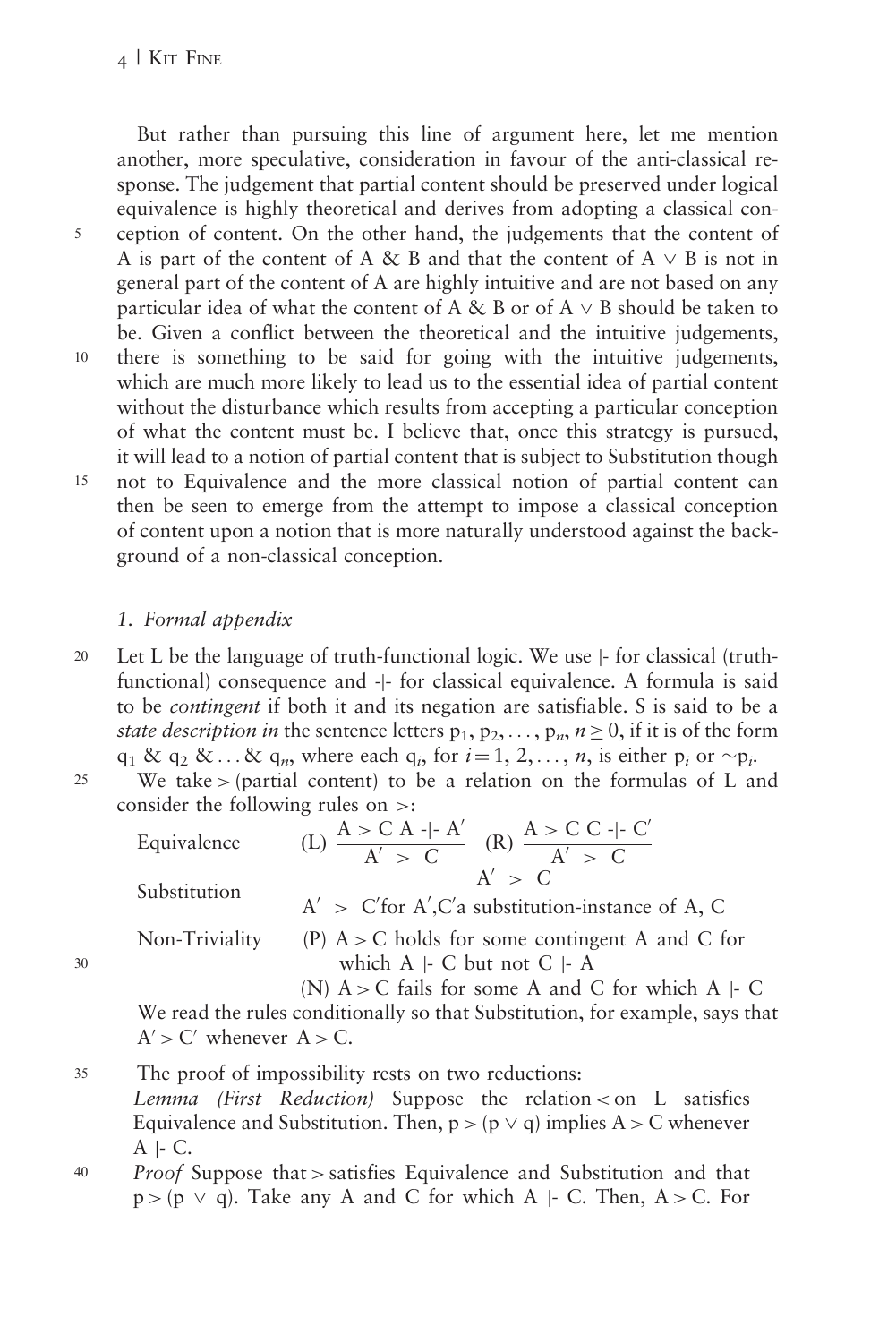upon substituting A for p and C for q, it follows that  $A > (A \vee C)$  by Substitution. But  $(A \vee C)$  -|- C; and so  $A > C$  by Equivalence.

Lemma (Second Reduction) Suppose that  $S_1, \ldots, S_l, S_{l+1}, \ldots, S_m$  are 5 distinct state-descriptions in the sentence letters  $p_1, p_2, \ldots, p_n$ , with  $0 < l < m < 2<sup>n</sup>$ , and that > is a relation on L satisfying Substitution and Equivalence. Then,  $(S_1 \vee \ldots \vee S_l) > (S_1 \vee \ldots \vee S_l \vee S_{l+1} \vee \ldots \vee S_m)$ implies  $p > (p \vee q)$ .

<sup>10</sup> Proof Without loss of generality, we can assume that the state-description  $\neg p_1 \& \neg p_2 \& \ldots \& \neg p_n$  is not among the  $S_1, \ldots, S_m$ , and that, consequently, each of  $S_1, \ldots, S_m$  contains at least one un-negated sentence letter  $p_1, p_2, \ldots, p_n$  as a conjunct. Pick some distinct sentence letters  $w_1, w_2, \ldots, w_m$  and let  $v_1, v_2, \ldots, v_m, v_{m+1}$  be the respective 15 formulas w<sub>1</sub>,  $(\sim w_1 \& w_2), ..., (\sim w_1 \& \sim w_2 \& ... \& \sim w_{m-1} \& w_m)$ , ( $\sim w_1 \& \sim w_2 \& \ldots \& \sim w_{m-1} \& \sim w_m$ ). Note that the formulas  $v_1$ ,  $v_2, \ldots, v_{m+1}$  are mutually exclusive and exhaustive.

For each sentence letter  $p_i$ ,  $j = 1, \ldots, n$ , we substitute the disjunction of <sup>20</sup> the v<sub>k</sub>,  $k = 1, 2, ..., m$ , for which p<sub>i</sub> occurs positively (as a conjunct) in S<sub>i</sub>. The resulting formulas  $S_1', \ldots, S_m'$  can then be simplified (modulo logical equivalence). For since the  $v_1, v_2, \ldots, v_m+1$  are mutually exclusive and exhaustive,  $\sim$ (v<sub>1</sub>  $\vee$  v<sub>2</sub>), for example, can be replaced by (v<sub>3</sub>  $\vee$  v<sub>4</sub>  $\vee \ldots \vee \vee_{m+1}$ ; and similarly for the other cases in which a disjunction of 25 the  $v_1, v_2, \ldots, v_m$  is negated. Thus, each conjunct in a state description becomes a (non-empty) disjunction of formulas of the form  $v_1, v_2, \ldots$ ,  $v_{m+1}$ . We can now apply the Distribution Law so that each state description becomes a disjunction of conjunctions of formulas of the form  $v_1, v_2, \ldots$ ,  $v_{m+1}$ . Since the formulas  $v_1, v_2, \ldots, v_{m+1}$  are mutually exclusive, any con-30 junction containing two of  $v_1, v_2, \ldots, v_{m+1}$  is contradictory and can be removed. We therefore end up with a disjunction of formulas from  $v_1$ ,  $V_2, \ldots, V_{m+1}$ .

It is clear from the construction that  $v_i$  must be one of the disjuncts attached to  $S_i$ ,  $j = 1, 2, ..., m$ . It should also be clear that  $v_k$  cannot be one 35 of the disjuncts attached to S<sub>i</sub> for  $k \neq j$  since then the conjuncts of S<sub>i</sub> and S<sub>k</sub> would be the same. It follows that  $S_1' \vee \ldots \vee S_l'$  will be equivalent to  $v_1 \vee \ldots \vee v_l$ , which is equivalent to  $w_1 \vee \ldots \vee w_l$ , and that  $S_1' \vee \ldots \vee S_l$  $\vee \ldots \vee S_{m'}$  will be equivalent to  $v_1 \vee \ldots \vee v_l \vee \ldots \vee v_m$ , which is equivalent to  $w_1 \vee ... \vee w_l \vee w_{l+1} \vee ... \vee w_m$ . Substituting p for each of  $w_1, ..., w_l$  and

40 q for each of  $w_{l+1}, \ldots, w_m$ , we get  $p > p \vee q$ .

Theorem (Impossibility) No relation > on L satisfies Equivalence, Substitution and Non-Triviality.

*Proof* By Positive Non-Triviality,  $A > C$  holds for some contingent A 45 and C for which A  $\vdash$  C but not C  $\vdash$  A. Let  $p_1, p_2, \ldots, p_n$  be the sentence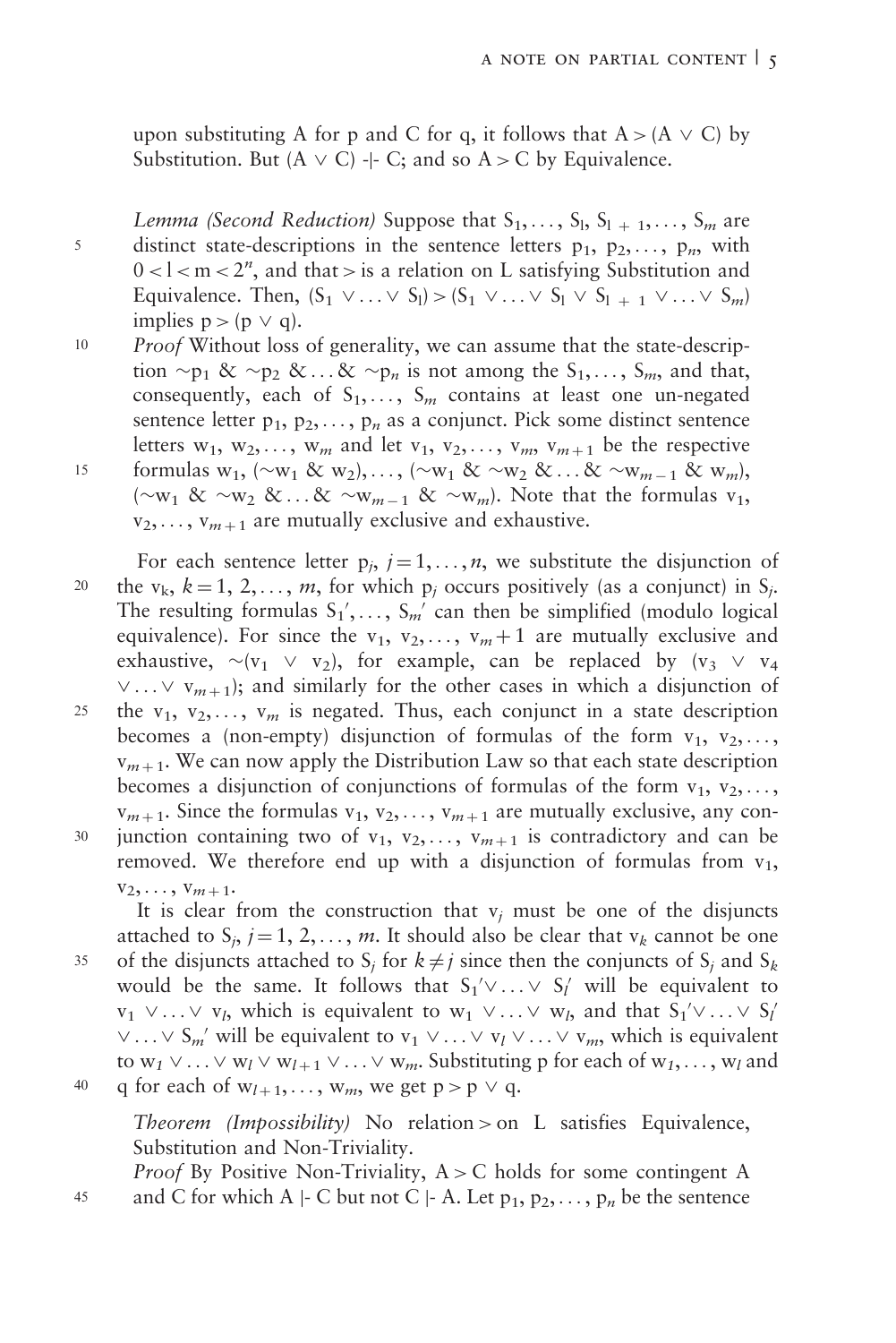letters of A and C. Then, each of A and C are equivalent to a disjunction, A' and C', of state descriptions in  $p_1, p_2, \ldots, p_n$ . Since A  $\vdash$  C, we may assume that A' is of the form  $(S_1 \vee \ldots \vee S_l)$  and C' of the form  $(S_1 \vee \ldots \vee S_l)$  $\vee \ldots \vee S_m$ , for m > l. Since A and C are contingent, we may assume  $1 > 0$  and  $m < 2n$  and, since not C |- A, we may assume  $m > 1$ . By the Second Reduction,  $p > p \vee q$ ; and by the First Reduction,  $A > C$  whenever A j- C, contrary to Negative Non-Triviality.

Theorem (Independence) The conditions Left Equivalence, Right <sup>10</sup> Equivalence, Substitution, Positive Non-Triviality and Negative Non-Triviality are independent.

Proof Let us go through each condition in turn and show how it may fail to be satisfied while the other conditions are satisfied. Verification in <sup>15</sup> each case is left to the reader.

Left Equivalence Let  $A > C$  iff  $A \mid C$  and  $A$  is a conjunction. Right Equivalence Let  $A > C$  iff A  $\vdash$  C and C is a conjunction. Substitution Let  $A > C$  iff  $A \mid C$  but not  $C \mid A$ . Positive Non-Triviality Let  $A > C$  never hold.

20 Negative Non-Triviality Let  $A > C$  always hold.

The impossibility result is sensitive both to the underlying language L and to the underlying logic on L. It does not hold for classical predicate logic, for 25 example. For take  $A > C$  to hold when C is a classical consequence of A and A is a finite consequence of C, that is, A is true in any finite model in which C is true. Then, it may be shown that all three conditions are satisfied. In particular, Non-Triviality holds. For let  $\varphi(R)$  be a formula which says that R is a partial strict order without last element. Then, Positive Non-30 Triviality is satisfied upon letting  $A = \varphi(R)$  & p and  $C = \varphi(R)$ , while Negative Non-Triviality is satisfied upon letting  $A = p$  and  $C = p \vee q$ . Nor does the result hold for intuitionistic sentential logic (or many other subsystems of classical logic). For take  $A > C$  to hold when C is an intuitionistic consequence of A and A is a classical consequence of C. Then, Positive Non-35 Triviality, in particular, is satisfied upon letting  $A = p$  and  $C = \sim p$ , while Negative Non-Triviality is satisfied, as before, upon letting  $A = p$  and  $C =$  $p \vee q$ . Nor does the result hold for the modal logic T (or any normal extension of it in which the modalities do not collapse). For take  $A > C$  to hold when  $A \supset \Box C$  is a theorem of T. Then, Positive Non-Triviality is satisfied 40 upon letting  $A = \Box p$  and  $C = p$  while Negative Non-Triviality is satisfied

3 I owe this last example to the anonymous referee for the journal.

upon letting  $A = C = p<sup>3</sup>$ .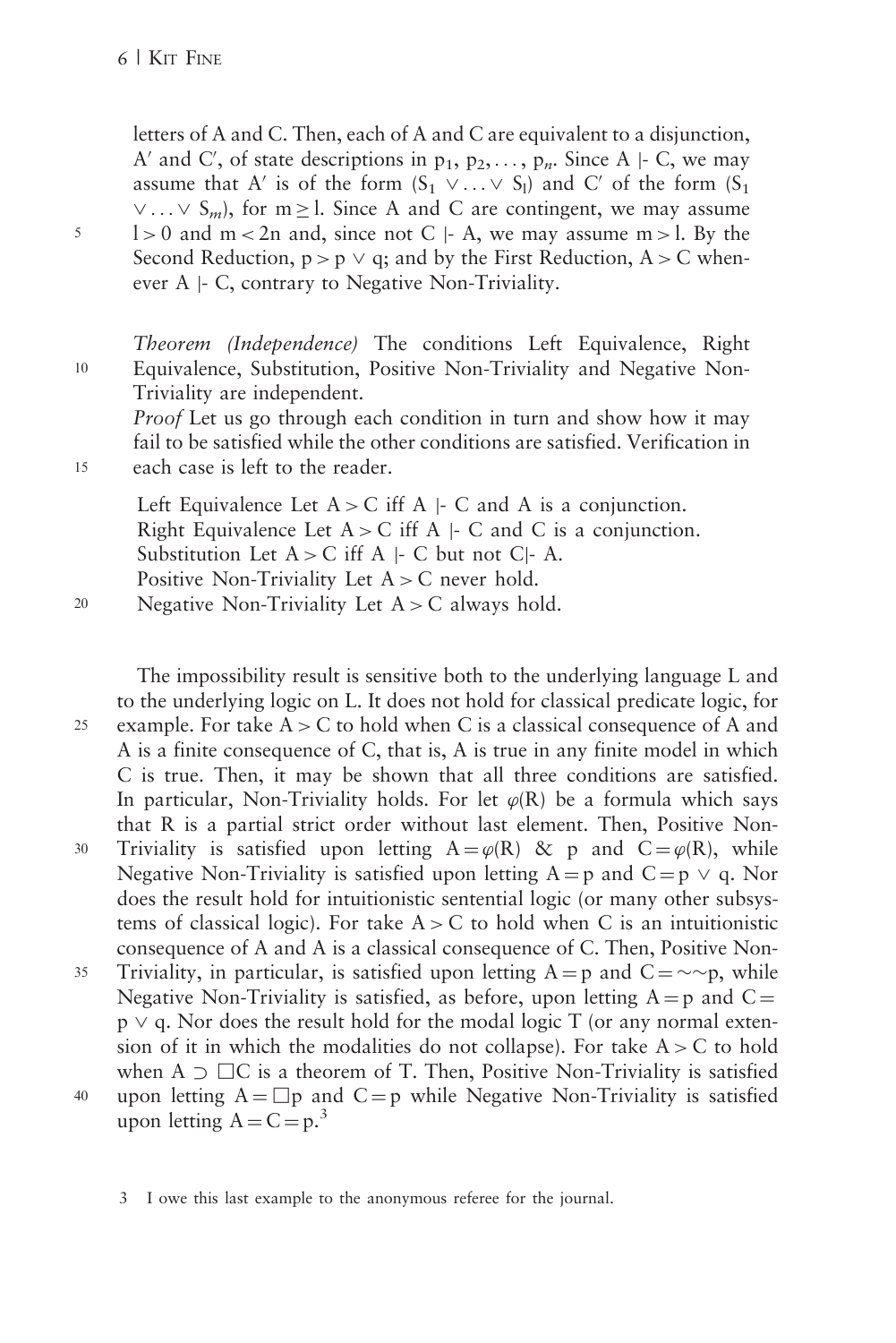<span id="page-6-0"></span>These counterexamples to the impossibility result are not likely to be of an succour to the proponent of partial content, but I do not know of any reasonable extension of the result whereby they might be excluded.<sup>4</sup>

5 New York University 5 Washington Place New York, NY 10003, USA kf14@nyu.edu

## References

- 10 Angell, R.E. 1977. Three systems of first degree entailment. Journal of Symbolic Logic 42: 147.
	- Fine, K. 2012. A difficulty in the possible worlds analysis of counterfactuals. Synthese 189: 29–57.

Gemes, K. 1994. A new theory of content. Journal of Philosophical Logic 23: 596–620.

15 Gemes, K. 1997. A new theory of partial content II: model theory and some alternatives. Journal of Philosophical Logic 26: 449–76.

Yablo, S. 2013. Aboutness. Princeton, NJ: Princeton University Press.

<sup>4</sup> I should like to thank Branden Fitelson and the anonymous referee of the journal for helpful comments.